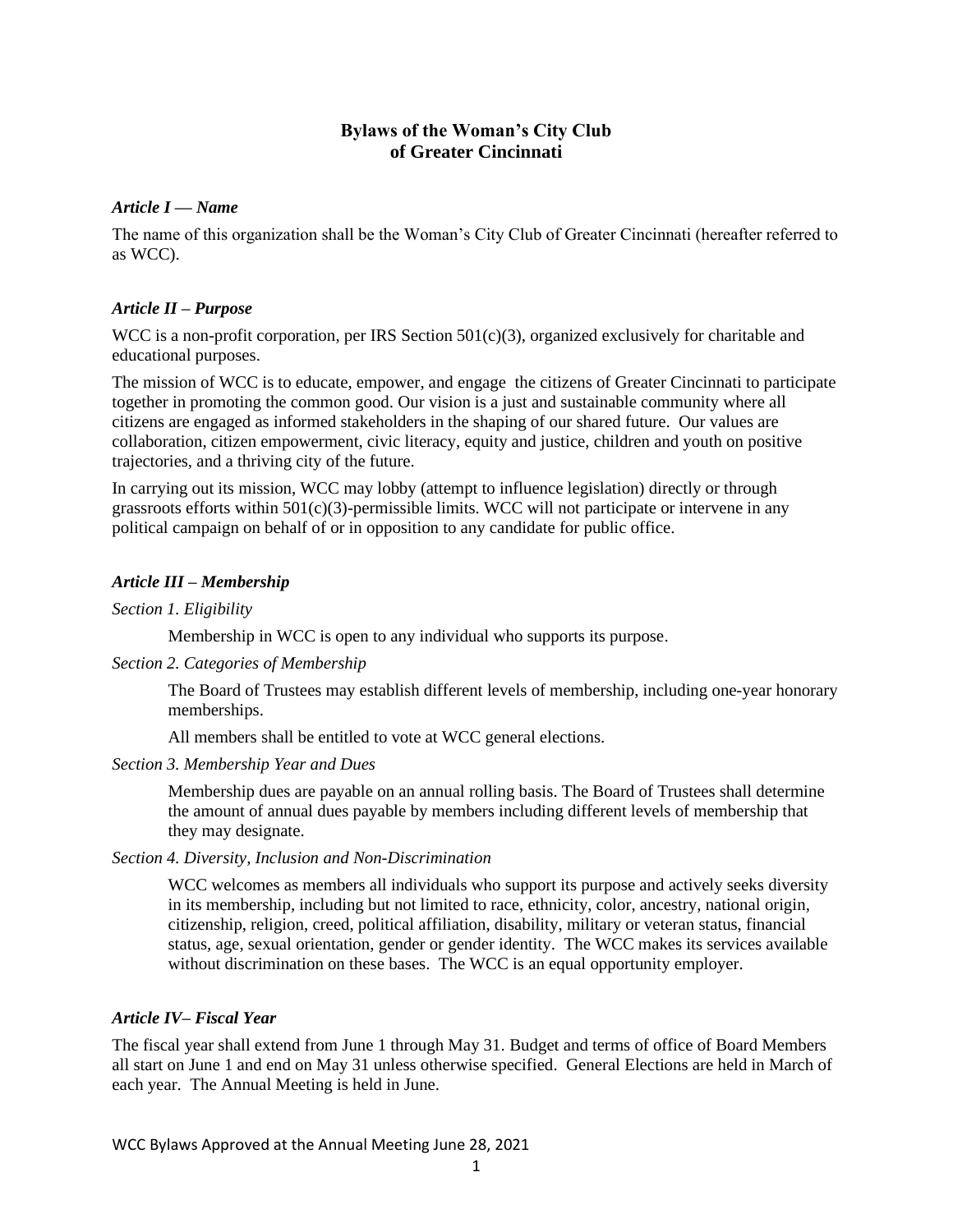## *Article V – Board of Trustees*

### *Section 1. Composition of the Board*

The governance of WCC shall be vested in a Board of Trustees (hereafter referred to as Board). A member shall be eligible to serve on the Board of Trustees and the Nominating Committee after completion of one year of membership.

The Board shall consist of 15 members elected for staggered 3-year terms. Regardless of elected term, the President and immediate Past President shall also be full voting members of the Board. The Board shall not exceed 17 members in any fiscal year.

### *Section 2. Terms of Office*

The term of office for a member of the Board elected by the membership is 3 years beginning with the fiscal year on June 1.

No Board member shall serve more than 2 consecutive full 3-year terms. A former Board member having served 2 consecutive full 3-year terms may serve again on the Board after an absence of at least one year. This limitation does not apply to the President or the immediate Past President whose consecutive years of service may exceed six years but not more than eight years.

An unexpired term of 18 months or more shall be construed as a full term; less than 18 months shall not be construed as a full term.

### *Section 3. Powers and Responsibilities of the Board of Trustees*

The Board shall have full power and authority to transact the business of WCC. The Board shall have the authority to promulgate rules, regulations and policies for the operation of WCC, which shall be binding on all members.

The Board shall have power to fill vacancies for unexpired terms and may request that nominations for vacancies be submitted by the Board or by the Nominating Committee.

The Board may authorize any officer or agent of WCC, in addition to the officers authorized by these by-laws, to enter into any contract or execute and deliver any instrument in the name of and on behalf of WCC.

The Board shall designate by resolution passed at its first Board meeting after the Annual Meeting the persons who shall be authorized to approve and initiate disbursement of WCC funds by whatever means is appropriate in the name of WCC.

The Board shall have general supervision of the work of WCC and shall:

- a. Transact the business of WCC,
- b. Develop a strategic plan and a program of action that shall carry out the purpose of WCC, and review that plan at least annually,
- c. Establish committees and action groups as necessary to operate and carry out the purpose of WCC,
- d. Approve chairs of committees and action groups as presented by the President.
- e. Report to the members on the progress of WCC's program of activities annually.
- f. Recommend to the membership WCC positions on public issues so that members may take action,
- g. Adopt an annual budget and be accountable for the financial stability of WCC,
- h. Designate financial institutions in which WCC funds shall be deposited,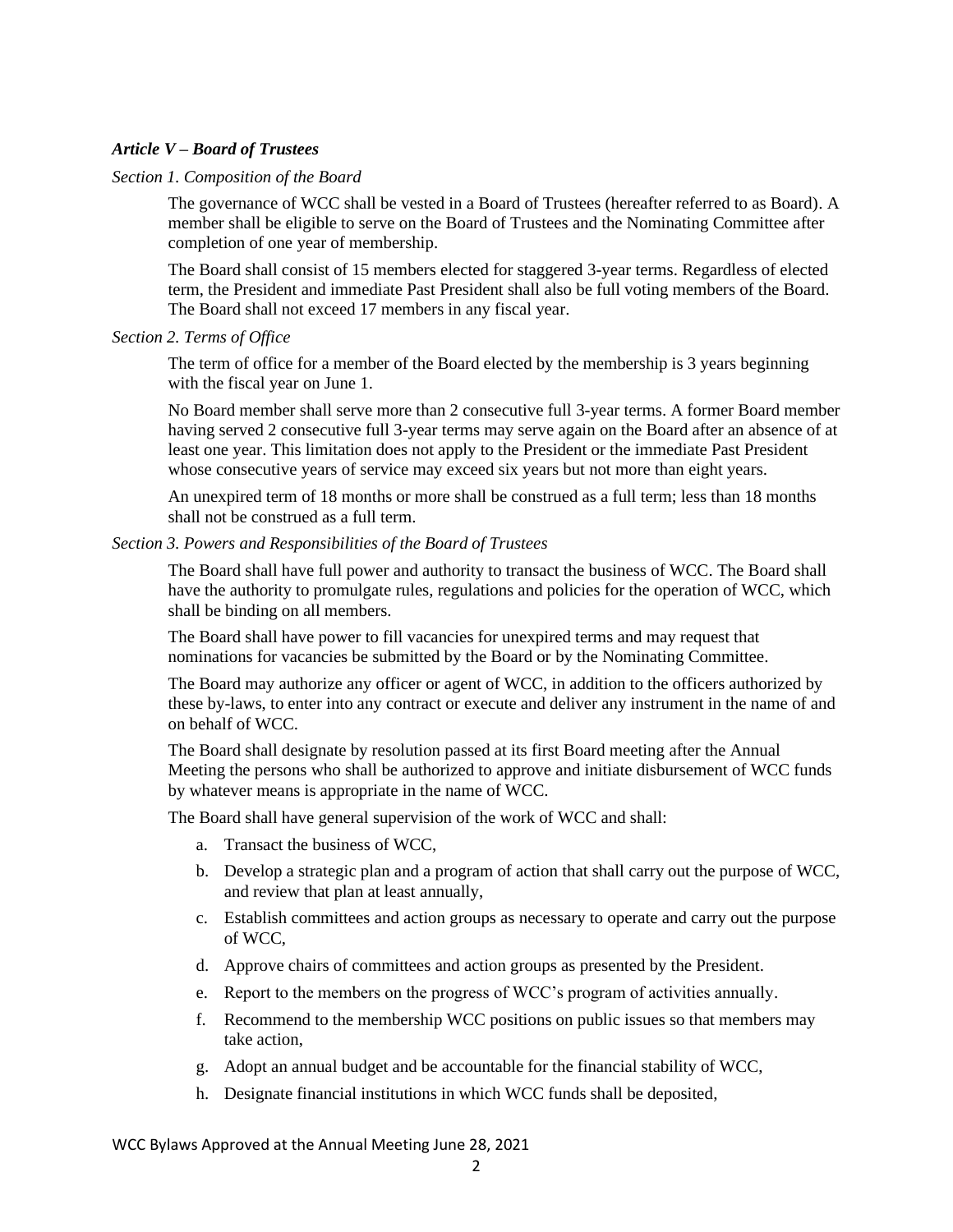- i. Approve all investment policies to be implemented by the board or an approved professional investment counselor,
- j. Approve all capital expenditures that are not part of the operating budget,
- k. Develop job descriptions for officers of the Board and committees and action groups of the WCC,
- l. Establish categories of membership and the annual dues for each category,
- m. Obtain approval from the membership for any single WCC expenditure in excess of \$20,000.

## *Section 4. Meetings*

The Board shall hold regularly scheduled meetings at least six times a year. The Board will maintain and carry out a policy for Board member attendance. Special meetings of the Board shall be called by the President or three or more members of the Board. Written notification of the time, place and purpose of the meeting shall be given to each board member at least two consecutive days prior to the meeting via electronic communication, mail or hand delivery.

### *Section 5. Quorum and Voting*

A majority of the current members of the Board of Trustees shall constitute a quorum to transact business at any Board of Trustees meeting. A majority vote of the Board of Trustee members present shall be necessary for passage of any matter.

### *Section 6 Action by the Board without a Meeting*

The Board of Trustees may conduct business outside of a meeting under the following conditions:

- a. After opportunity for discussion, comment and amendment of a specific proposal, a vote may be conducted by mail, email, or video-conferencing.
- b. If there are significant questions, comments or suggested changes, the issue is not appropriate for email vote. In this case, the issue may be held until the next board meeting, or a special board meeting may be called.
- c. The exact language of the proposal shall be presented in writing.
- d. A majority of the current board members responding is required.
- e. A unanimous vote of all those responding within three days is required for passage.
- f. The proposal and results of the vote will be reported in writing in the minutes of the next board meeting.

## *Article VI – Officers*

## *Section 1. Officers of the Board*

The officers of WCC shall be a President, Vice President for Administration, Vice President for Civic Engagement, Vice President for Programs, Vice President for Membership, Secretary and Treasurer. No officer shall hold the same office for more than two consecutive years. No officer shall be an elected public official or a declared candidate for public office.

#### *Section 2. Term of Office*

Officers shall be elected for a one-year term and shall remain in office until May 31 or upon completion of officer elections.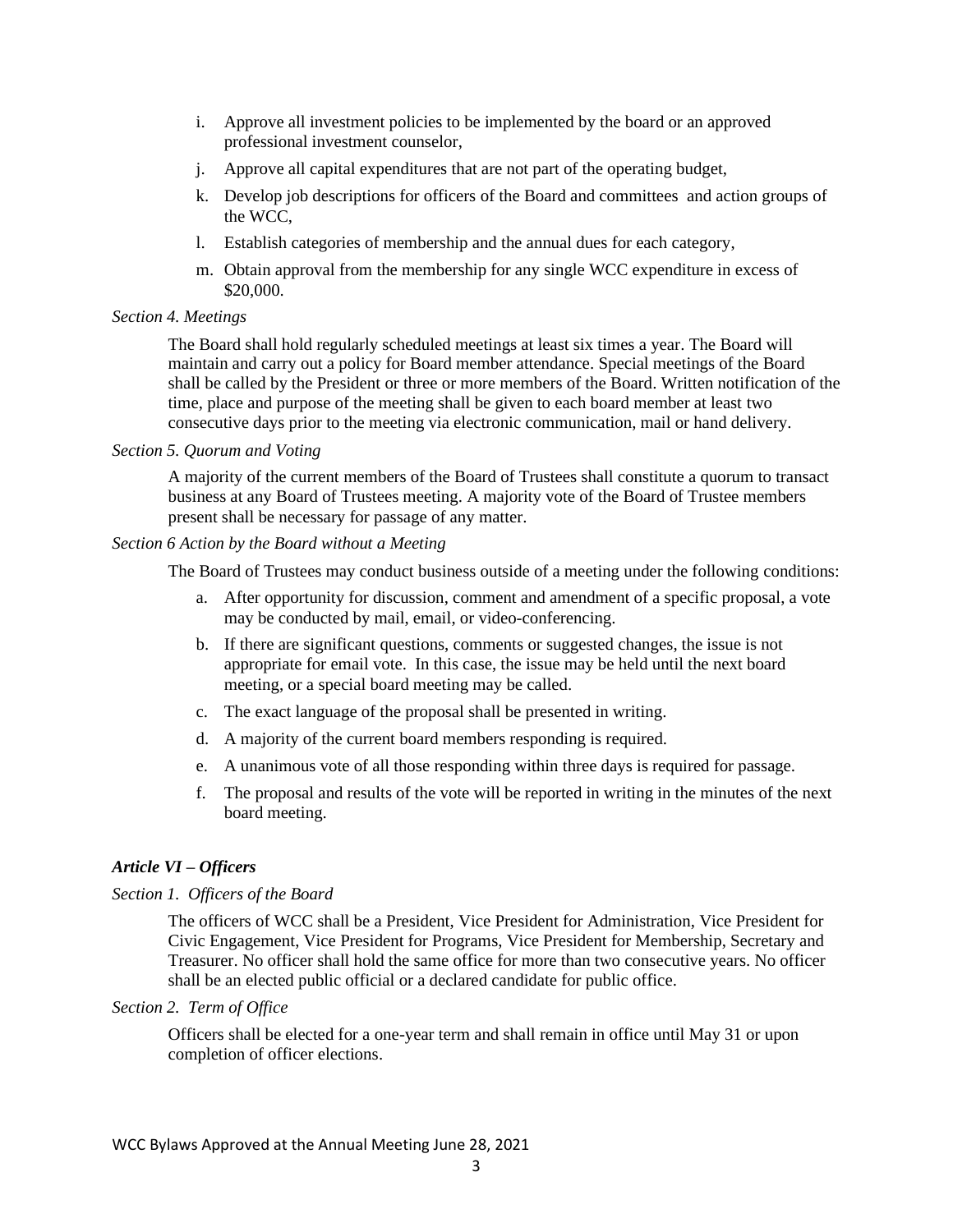## *Section 3. Duties of the President*

The President shall:

- a. Preside at all meetings of the Board, Executive Committee and WCC membership,
- b. Authorize disbursements and sign WCC contracts or other documents pertaining to WCC business,
- c. See that all orders and resolutions of the Board are carried out,
- d. Oversee administrative and operational activities to ensure effective governance of WCC,
- e. Appoint chairs of standing committees and action groups in consultation with the Board,
- f. Serve as the representative of WCC to the public,
- g. Perform all duties delineated in the job description approved by the Board.

*Section 4. Duties of the Vice President for Administration*

The Vice President for Administration shall:

- a. Coordinate the administrative functions of the WCC and supervise paid office staff,
- b. Develop administrative procedures and maintain policy and procedures manuals,
- c. Authorize disbursements in accordance with approved Finance Policy,
- d. Recommend an administration budget to the Treasurer annually, and manage expenditures related to administration consistent with the budget,
- e. Preside at meetings in the absence of the President,
- f. Perform all duties delineated in the job description approved by the Board,
- g. Monitor progress on achieving the goals in the Strategic Plan.

## *Section 5. Duties of the Vice President for Programs*

The Vice President for Programs shall:

- a. Plan and present educational public programs to members and the general public. Work with a Program Committee to assist in planning and carrying out programs,
- b. Plan programs in coordination with the VP for Civic Engagement and with partner organizations as appropriate,
- c. Recommend co-sponsorship for events with other organizations approved by the Board,
- d. Recommend a program budget to the Treasurer annually, and manage and approve expenditures related to programming consistent with the budget,
- e. Preside at meetings in the absence of the President and Vice President of Administration.
- f. Perform all duties delineated in the job description approved by the Board.

### *Section 6. Duties of the Vice President for Civic Engagement*

The Vice-President for Civic Engagement shall:

- a. Oversee, strengthen, and coordinate existing action groups; take leadership in forming new action groups, civic advocacy activities, research and projects as interests emerge,
- b. Work with Membership and Program Committees to engage WCC members in civic action groups, advocacy and other civic action,
- c. Build links with partner organizations through a system of liaisons,
- d. Oversee the process of recommending for Board approval positions on public issues,

WCC Bylaws Approved at the Annual Meeting June 28, 2021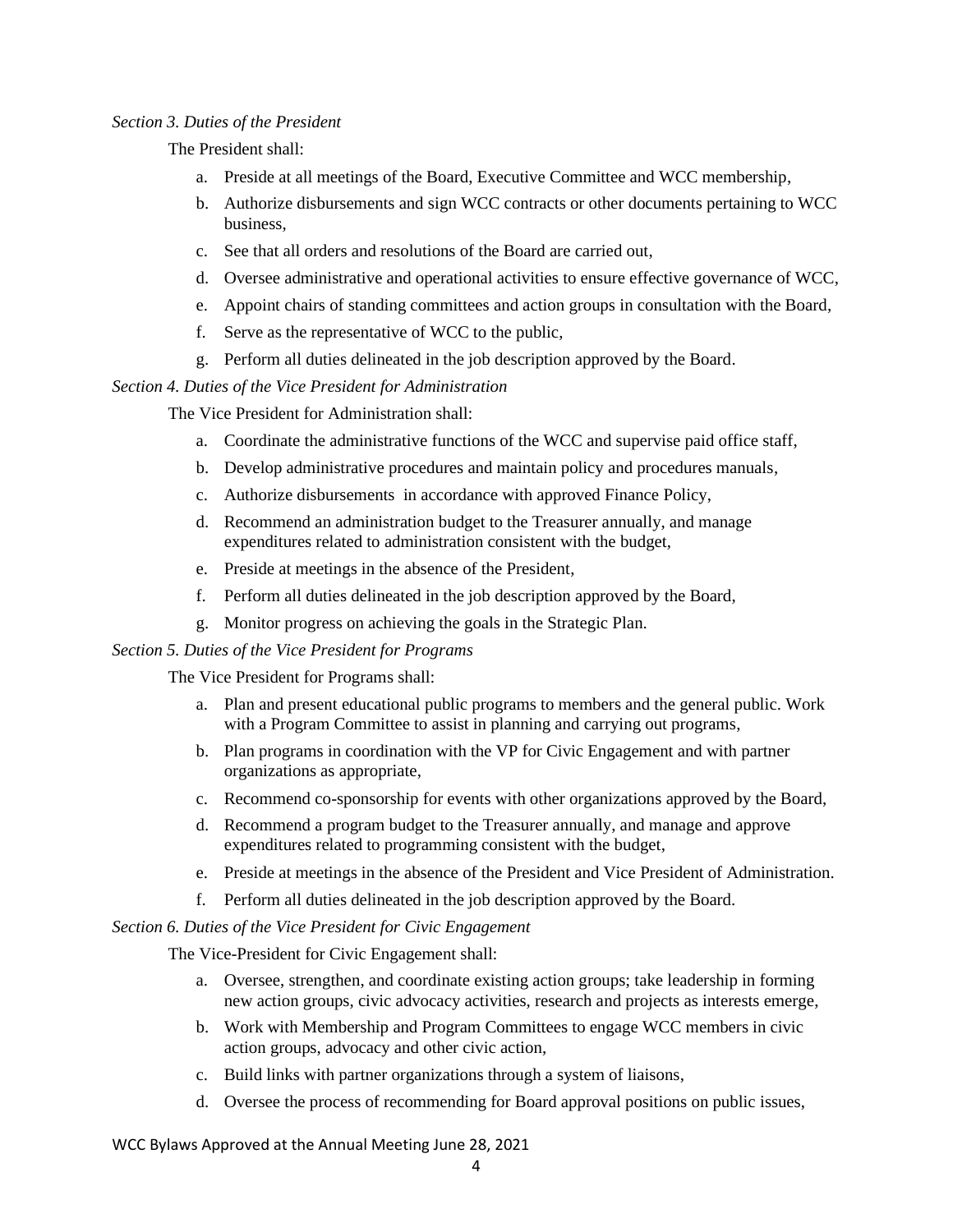- e. Recommend a civic engagement budget to the Treasurer annually, and manage and approve expenditures related to civic engagement consistent with the budget,
- f. Preside at meetings in the absence of the President, Vice President for Administration and Vice President for Program,
- g. Perform all duties delineated in the job description approved by the Board.

## *Section 7. Duties of the Vice President for Membership*

The Vice-President for Membership shall:

- a. Work with a Membership Committee to plan and carry out member recruitment, retention, and engagement activities,
- b. Oversee processing of membership applications, dues collections and maintenance of membership records,
- c. Maintain an accurate list and count of members for purposes of dues collection, voting and determining a quorum,
- d. Recommend a membership recruitment and retention budget to the Treasurer annually, and manage and approve expenditures related to membership recruitment and retention consistent with the budget,
- e. Preside at meetings in the absence of the President, Vice President for Administration, Vice President for Program and Vice President for Civic Engagement,
- f. Perform all duties delineated in the job description approved by the Board.

### *Section 8. Duties of the Treasurer*

The Treasurer shall:

- a. Chair the Finance and Development Committee,
- b. Assess and develop financial strategies to maintain and support the organization,
- c. Supervise the payment of all bills when due, authorize disbursements and assure that all payments are made from the appropriate funds,
- d. Assure that all funds of WCC are deposited in banks or depositories authorized by the Board,
- e. Monitor financial activity and accounts on a regular basis to oversee bookkeeping functions and maintain detailed familiarity with the club's finances,
- f. Present an accurate financial report at each meeting of the Board,
- g. Recommend to the Board providers and amounts of insurance and bonds as required by the Board,
- h. Monitor and ensure the preparation and filings of all documents required by governmental entities relating to WCC's operation, activities, and corporate status,
- i. Present an annual budget for the coming year for approval by the Board prior to the end of the current fiscal year; report on the approved budget to the membership at the Annual Meeting,
- j. Perform all duties delineated in the job description approved by the Board.

## *Section 9. Duties of the Secretary*

The Secretary shall:

#### WCC Bylaws Approved at the Annual Meeting June 28, 2021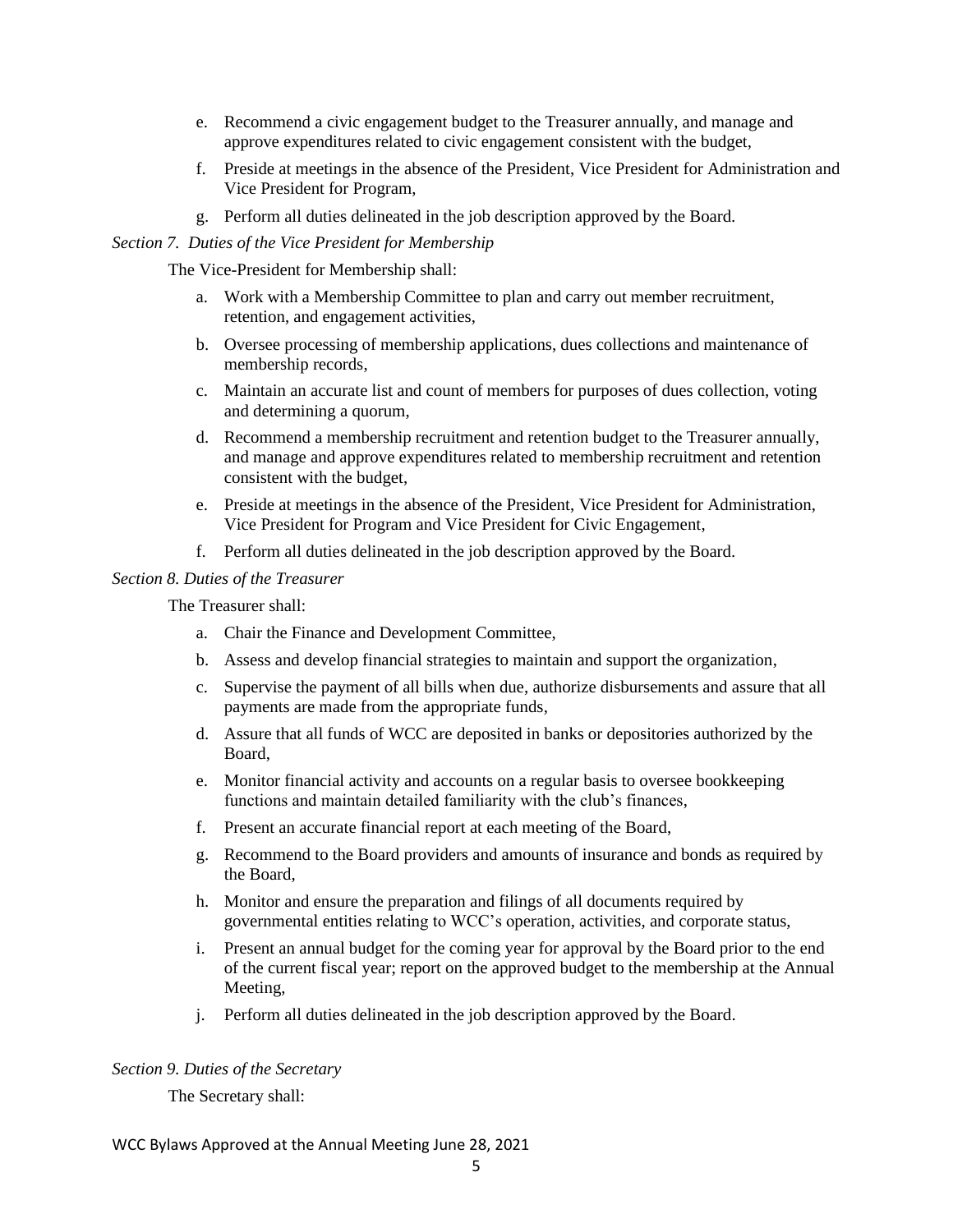- a. Record and maintain at the WCC office the permanent minutes of the meetings of the Board, Executive Committee, and business meetings of WCC,
- b. Provide to the Vice President for Administration a record of policy decisions made by the Board,
- c. Receive, respond to, and report on incoming correspondence,
- d. Coordinate the voting process for Board actions outside of meetings,
- e. Perform all duties delineated in the job description approved by the Board.

#### *Article VII – Membership Meetings*

#### *Section 1. Annual Meeting*

WCC shall hold a general membership meeting in June of each year that is open to all members. Written notification of this meeting shall be given to the membership at least ten days in advance via email, facsimile or postal delivery.

At the Annual meeting, members of the Board and officers shall be introduced, and reports on the year's activities, annual budget, and the financial condition of WCC will be presented. Other business may be transacted.

## *Section 2. Special Meetings*

A special meeting of WCC membership may be held upon the call of the Executive Committee, the Board, or at the written request of 15 or more members. The call shall state the purpose of the meeting. Written notification of the time, place and purpose of the meeting shall be given to each member at least five consecutive days prior to the meeting via electronic communication, mail or hand delivery. No action may be taken on any issue not specified in the notice.

#### *Section 3. Quorum and Voting*

Fifteen percent of WCC members shall constitute a quorum for the transaction of business at an annual meeting or special meeting. A majority vote of those present shall be necessary for passage of any matter. One week prior to the meeting, the vice president for membership shall determine the count of WCC members and how many are necessary to constitute a quorum.

#### *Article VIII – Nominations and Elections*

#### *Section 1. Nominating Committee*

A nominating committee of five members shall be elected for a term of one year corresponding to the fiscal year, June 1 through May 31. The Nominating Committee shall consist of three members elected by the membership at the general election, and two members of the Board selected at the Board's first meeting of the fiscal year.

Each proposed nominating committee member shall have been a member of WCC for one year prior to the date of election. No member of the Nominating Committee shall serve more than two consecutive terms.

The Nominating Committee shall choose its own chairperson at its first meeting, which shall be called by the outgoing chairperson.

The Board shall fill a vacancy on the Nominating Committee from candidates submitted by the Nominating Committee.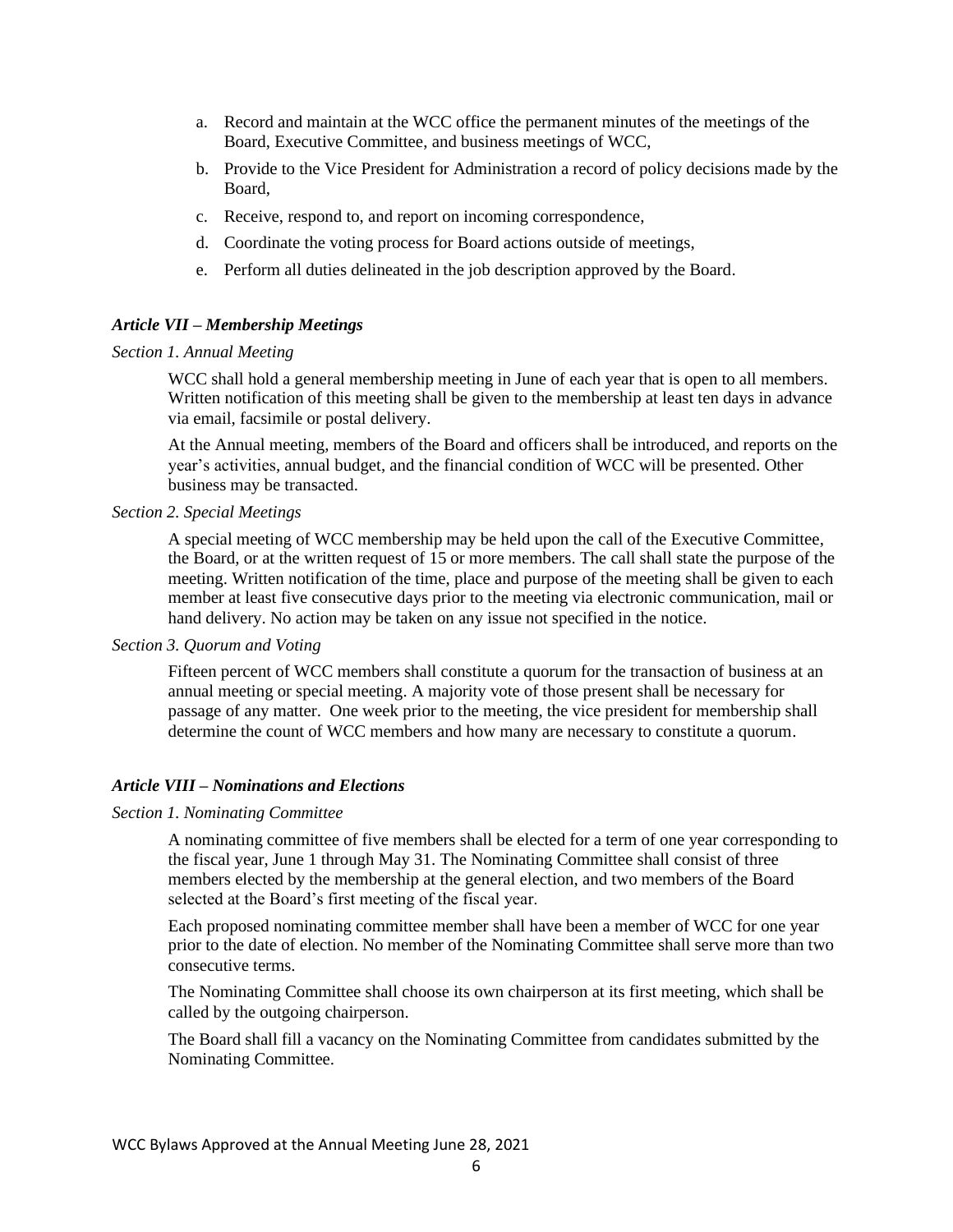The Nominating Committee shall prepare slates for general election and for officers, shall count returned ballots to certify elections, shall make nominations to fill vacancies when they occur, and shall vet Board candidates for conflict of interest.

## *Section 2. Nominations for General Election*

In February each year, the Nominating Committee shall present a slate of five nominees eligible for election to the Board and three nominees eligible for the Nominating Committee.

Nominations may also be made by petitions signed by the candidate and by not fewer than fifteen members of WCC. Petitions shall be filed with the Secretary no later than February 20. The names of each person nominated by petition shall be included on the ballot mailed to the general membership.

Each proposed candidate must be a member in good standing and must have been a member of WCC for one year prior to the date of the election.

### *Section 3. General Election*

General elections by the membership shall be held annually in March to elect five members of the Board and three members of the Nominating Committee.

A ballot containing all valid nominations shall be sent in writing via electronic communication, mail or hand delivery to each member of WCC no later than March 1 with a two-week deadline for response.

In the case of a contested election, ballots must be sent by postal delivery with a three-week deadline for response and with instructions to return the completed ballot by mail in an unmarked envelope inside the envelope that bears the voter's name.

After the posted deadline, the Nominating Committee shall count valid ballots. Nominees shall be elected by a majority of the votes cast. In the case of a tie for any position, the candidate having seniority in WCC membership shall be declared elected.

The Nominating Committee will report the results to the Board at the first Board meeting after the election. Elected Board members shall take office June 1.

#### *Section 4. Election of Officers*

Following the General Election, the Nominating Committee shall prepare a slate of officers in consultation with the board. Each proposed candidate for Vice President, Secretary or Treasurer shall be a continuing member of the Board or a new Board member. The candidate for President may be any current WCC member who is a current or past member of the Board.

Nominations may be made by petitions signed by the candidate and not fewer than five members of WCC. Petitions shall be filed with the Secretary no later than April 1. The names of each person nominated by petition shall be included on the election ballot.

A ballot containing all valid nominations shall be sent in writing via electronic communication, mail or hand delivery to each member of the Board whose term continues into the next year and to each newly elected member of the Board. There will be a two-week deadline for response.

In the case of a contested election, ballots must be sent by postal delivery with a three-week deadline for response and with instructions to return the completed ballot by mail in an unmarked envelope inside the envelope that bears the voter's name.

After the posted deadline, the Nominating Committee shall count valid ballots. Nominees shall be elected by a majority of the votes cast. In the case of a tie for any position, the candidate having seniority in WCC membership shall be declared elected.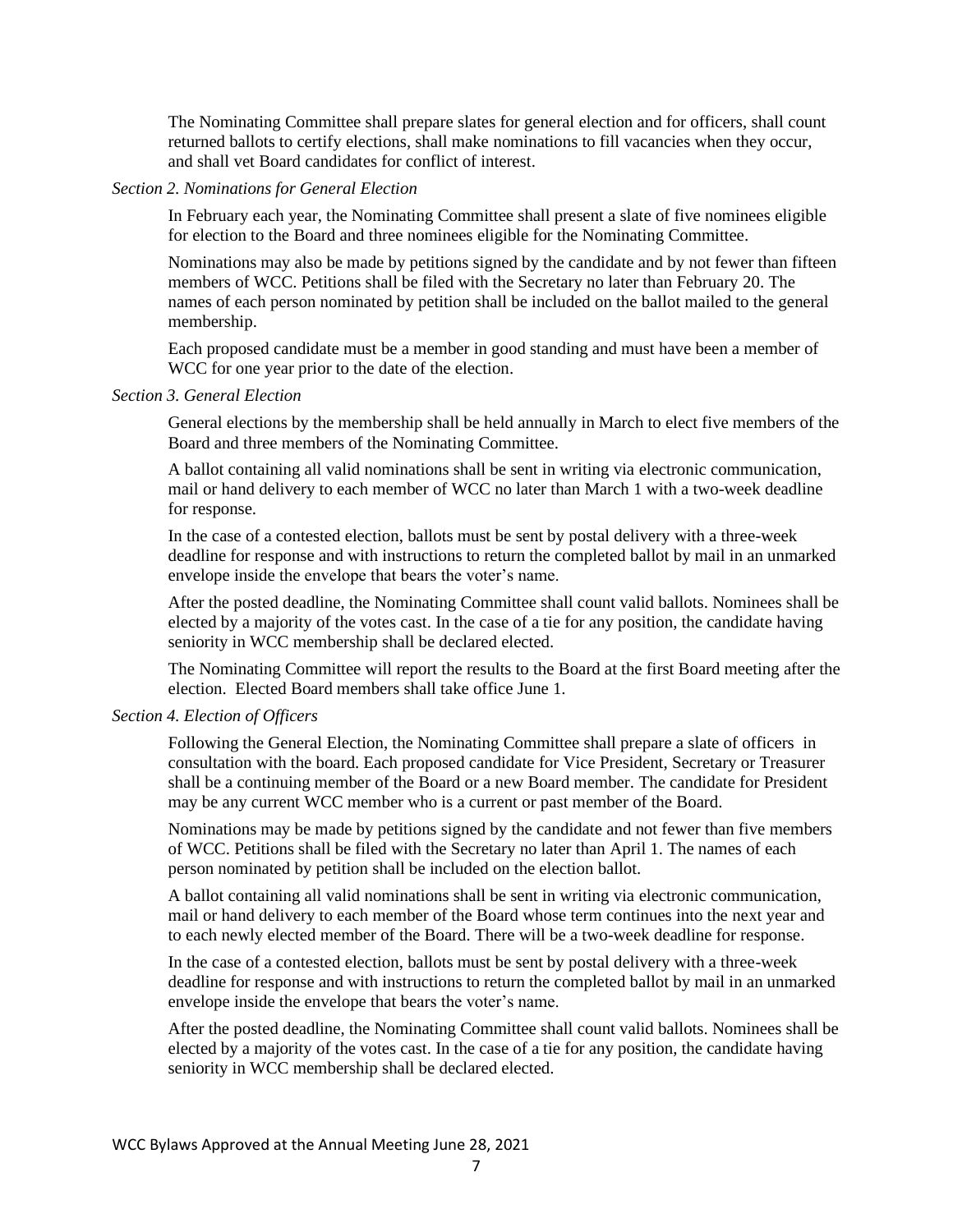The Nominating Committee will report the results to the Board at the first Board meeting after the election.

The elected officers shall take office June 1 or immediately following the election if the election is completed after June 1.

#### *Article IX –Committees*

#### *Section 1. The Executive Committee*

The officers of the WCC shall constitute an Executive Committee. The President or Board may designate additional members of the Board to sit on the Executive Committee. A majority of the members shall constitute a quorum for the transaction of the business. An affirmative vote of a majority of those present shall be required to take action on any matter. The Executive Committee shall record its meetings and report its decisions and recommendations at the next Board meeting.

The Executive Committee shall set the agenda for the Board meetings. It shall act only in the intervals between meetings of the Board and shall have the power to request an emergency special meeting of the Board as provided herein. The Executive Committee is subject to the control and direction of the Board.

The Executive Committee shall handle all personnel matters for the Board and shall:

- a. Recommend to the Board the employment of paid staff,
- b. Negotiate staff contracts,
- c. Recommend the responsibilities and conditions of employment of paid staff,
- d. Review and recommend to the Board job descriptions of paid staff,
- e. Provide for an annual performance evaluation of paid staff.

#### *Section 2. The Finance and Development Committee*

The Finance and Development Committee shall:

- a. Maintain the organization's financial stability,
- b. Advise the Board regarding investment of funds and any other financial matters as requested,
- c. Help identify funding sources to support mission without dipping into the endowment,
- d. Monitor and grow investments,
- e. Draft budget for year going forward weighing projected income against projected expenditures,
- f. Recommend to the Board on an annual basis as to the need for and benefit of an independent review of the financial books and records of WCC. When requested by the Board, the Finance and Development Committee shall coordinate that review.

#### *Section 3. Other Committees of the Board*

The Board may establish other standing committees. All such standing committees shall consist of a Chair and at least two other members of the Board appointed by the President.

#### *Section 4. Committee Membership*

Membership on any committee established to carry out the operation and purpose of WCC shall be open to all members of WCC.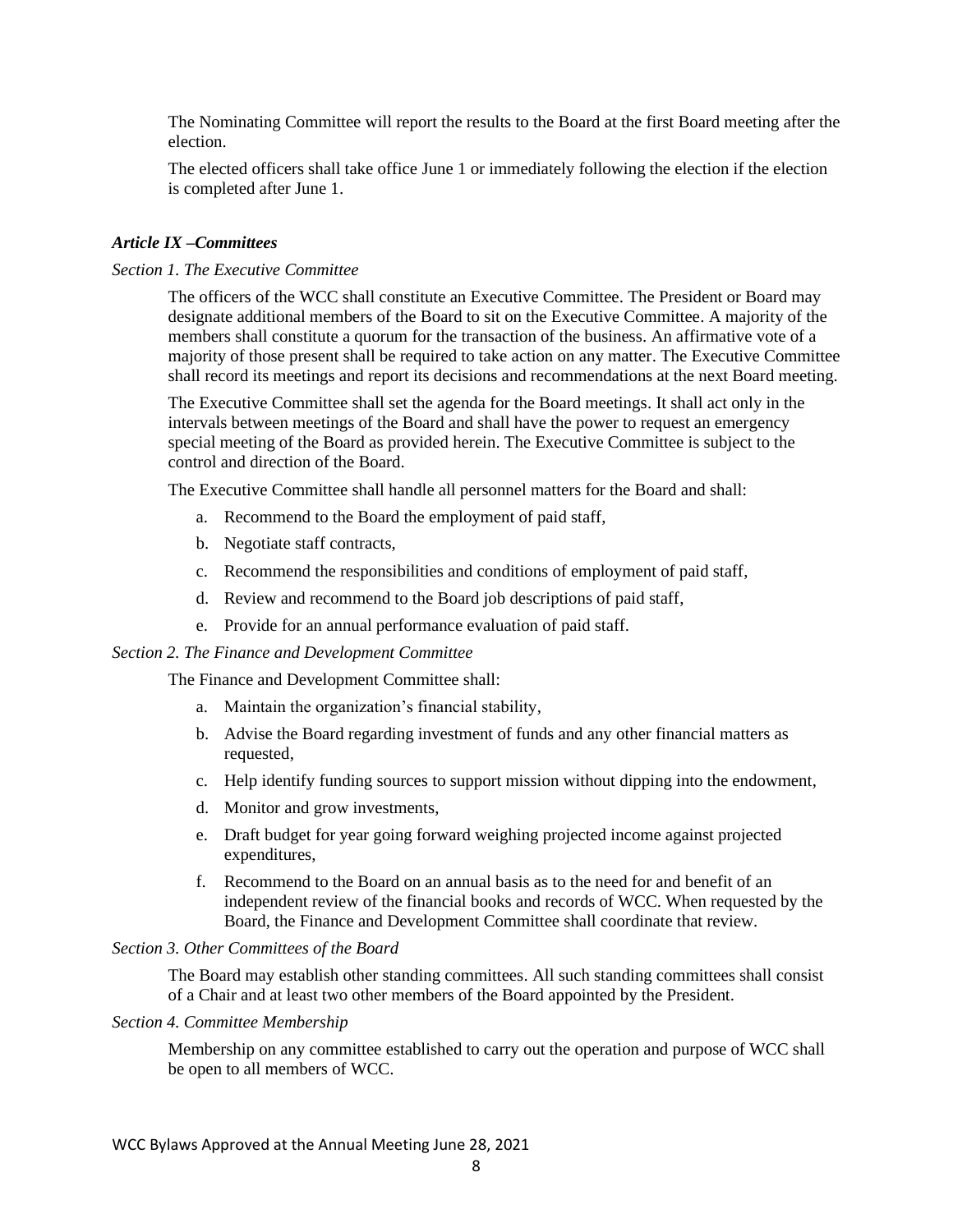## *Article X – Removal*

Any elected or appointed officer, member of the Board or committee chair may be removed by an affirmative vote of two-thirds of the total Board whenever, in its judgment, the best interest of WCC would be served.

## *Article XI -- Relationship to Other Organizations*

## *Section 1. Membership, Sponsorship, Participation*

The Board shall determine the civic organizations and citywide committees to which WCC shall regularly send representation. The Board may authorize special collaborative activities with designated organizations, which may include sharing the WCC roster, payment of membership fees, sponsorship fees or participation fees. WCC shall not contribute money to other organizations unless authorized by the Board.

*Section 2. Membership Roster*

The membership roster shall not otherwise be given to any business, company or organization without the consent of the Board or the Executive Committee.

## *Section 3. Merchandizing, Soliciting and Petitions*

No tickets or merchandise may be sold at WCC meetings or other functions for other organizations, nor may speakers from other organizations be permitted to solicit contributions, unless authorized by the Board or the Executive Committee. Petitions shall not be circulated during a WCC meeting unless authorized by the Board or Executive Committee.

## *Article XII – Parliamentary Authority*

Robert's Rules of Order, revised, shall be the parliamentary authority in all matters not covered by these bylaws.

# *Article XIII – Bonds*

The Board may require the Treasurer and any other officer or employee of WCC to give a bond for the faithful discharge of her or his duties in such sum and with such surety as the Board shall determine. WCC shall pay the premiums required for such bonds.

## *Article XIV – Amendments*

These bylaws may be amended by two-thirds of the members present at any regular, annual or special meeting, provided notice of such a proposed amendment has been sent in writing via electronic communication, mail or hand delivery to each member at least 30 days prior to the meeting.

# *Article XV – Dissolution of the Woman's City Club*

In the event of the dissolution of WCC, no part of the assets or net earnings shall inure to the benefit of any member or individual but shall be distributed to one or more organizations within Hamilton County which qualify under Section 501(c)(3) of the United States Internal Revenue Code as from time to time amended. The decision as to what party or parties receive the assets shall be the responsibility of the Board then serving.